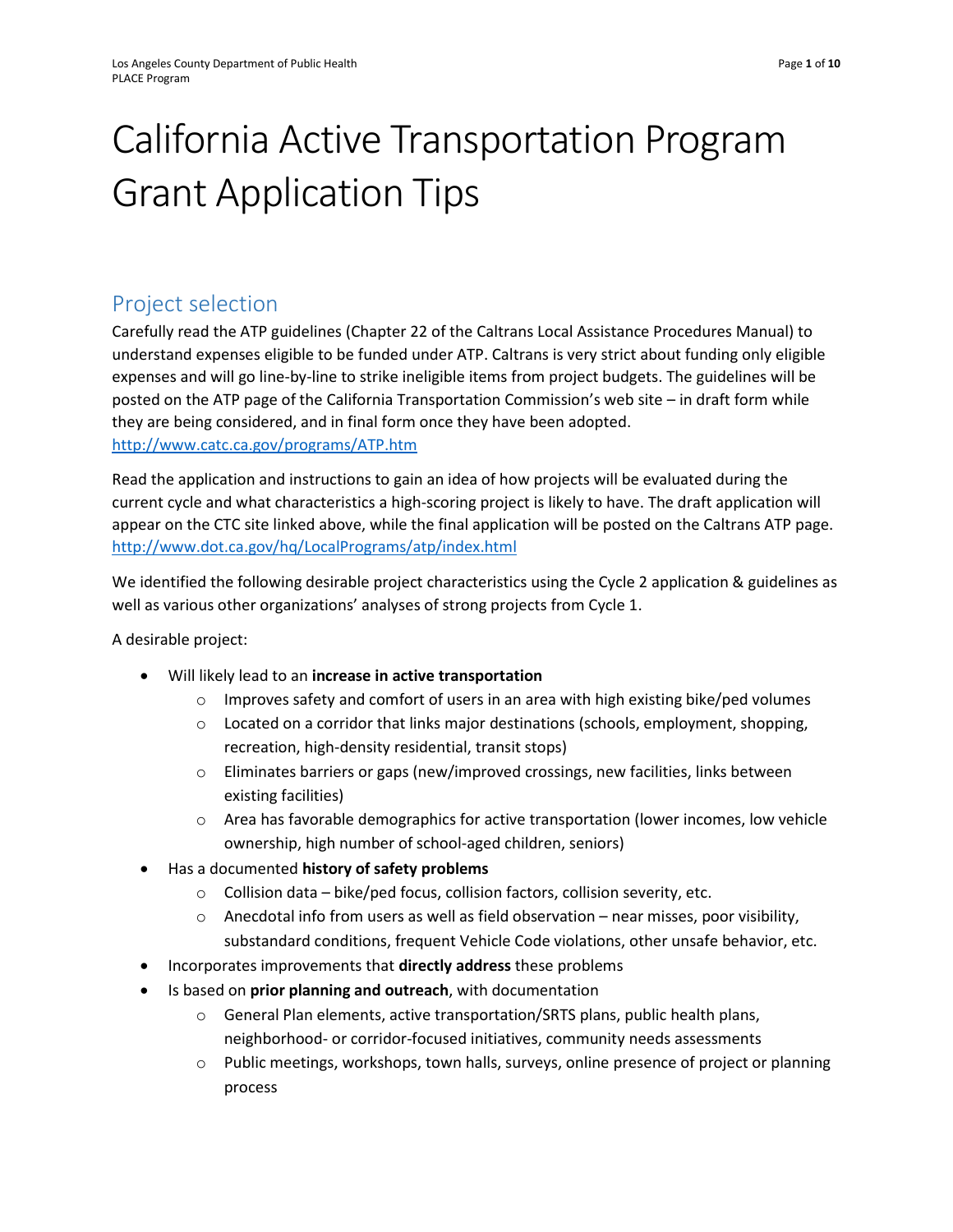# Coordination/teamwork considerations

You should review the final guidelines and application fully as soon as they become available. Identify specific information items needed to answer each question, and potential sources for each. Put together a comprehensive, question-by-question data and info needs document as soon as possible.

Assemble an action plan summarizing key items needed for each question and assign responsibilities and dates for producing each. Note the number of points awarded for each question so that priority can be placed on answering high-value questions.

If working with a large team, use a shared local network drive and/or a cloud storage service to facilitate collaboration (but save everything permanently to a hard drive or server that your organization controls). Establish a file naming and organizing protocol as soon as you begin working and adhere to it throughout the process of preparing the application. Create separate folders for materials relating to each question, attachment, etc. so that items are easy to find.

Many items on the application require either traffic engineering expertise or detailed knowledge of city finances; thus, it is critical to have a city or consultant contact to assist with these pieces.

The ATP is a production-intensive application, with five hard copies and two electronic copies (USB) required for submittal during Cycle 2. Carefully read the submittal instructions and note mailing addresses and requirements for each agency involved. Identify necessary supplies (paper, divider tabs, binding materials/equipment, etc.) well ahead of time, and plan for printing, final QA/QC, binding and packaging to take at least one full day to complete.

# Letters of support

Cycle 2 of the application allowed for up to 10 letters of support. Letters of support should be gathered from key partners and requested as early as possible (at least  $4 - 6$  weeks before the deadline). The letters should show that the project represents a high active transportation priority for the community and stakeholders.

# General application tips

The ATP application consists of the bare text of the questions themselves, plus accompanying instructions. In Cycle 2, Caltrans provided two separate documents – one with the questions only (to serve as a template for grant writers to prepare their applications) and one with the questions plus more detailed instructions. It's recommended you read the latter document very carefully, note key items that the instructions tell you to include, and refer back to it frequently when writing the responses.

In answering all narrative questions the reviewer needs to be able to identify the key pieces of information easily and see how the response relates to the question text and application instructions. This means you should **bold** key points of the responses and edit the response to include some of the same phrases, word-for-word, that appear in the instructions. Place the most important pieces of information at the beginning of the response.

It helps to be as brief as possible – long blocks of text are tiring for reviewers to read and bloat the overall word count of the application. Make key, essential points in the text and save detailed descriptions of methodology, data analysis, etc. for the attachments.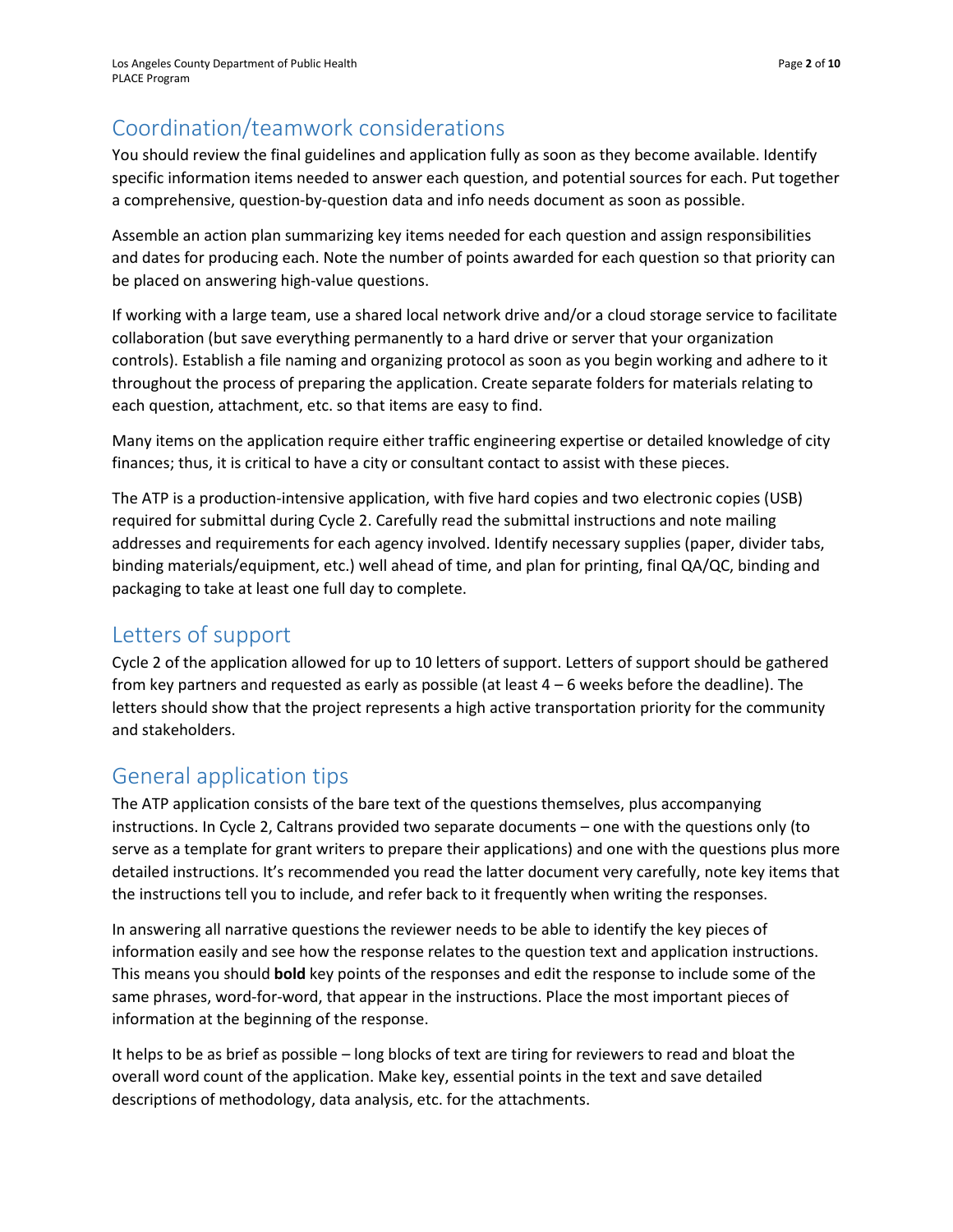# Question-by-question items

The numbering and content of individual questions on the application changes from one cycle to the next as Caltrans receives feedback and makes tweaks. As stated above, be sure to read the application carefully, both in draft form while it's being considered by the CTC and in final form once it's been approved.

# Q1 User counts/projections, destinations served

Users can be quantified in a variety of ways. Caltrans prefers on-the-ground counts. Any counts need to be conducted as early as is feasible.

Once you're familiar with the data, it's critical to determine a methodology for projecting future use. In order to calculate a projection, you need

- a) the existing number of users,
- b) baseline increase in users assuming no project, and
- c) projected increase in users with the project.

## Existing users

To determine the number of existing users, on-the-ground counts are preferred. If counts have been done recently for a planning document (e.g., in the past couple of years) it's OK to use those. Student tallies for SRTS projects, which typically document mode shares (i.e., percentages) for various means of arriving to campus, are also acceptable.

## Baseline, no build

If projecting future use of the facility based on existing user counts, you need to **account for the additional users that would result from mere population increase** – whether or not the proposed project is built. One way to do so is to assume that population will grow at the same rate as it has in the recent past, and that the number of active transportation users will grow at the same rate as population. For example, if the city's or project area's population has grown in recent years at a 0.45 percent annual rate, then you can assume credibly that it will continue to grow at that rate for the near future – and that the number of users will grow at the same rate as well.

On the other hand, if you're quantifying existing use based on walking or bicycling mode share, i.e., a rate, then you don't need to account for growth resulting from population increase – it's reasonable to assume that new residents will walk or bike at the same rate as current residents, absent any intervention.

# Projection

Once you have the baseline projection, you can calculate the increase in bicycling and walking you anticipate will result from the project. The key is to make **well-documented assumptions** that are credible and comprehensible.

One way to calculate the anticipated increase is to **examine stakeholder input for what it reveals about travel behavior** and the reasons why people choose to get where they're going in one manner (e.g., driving) vs. another (e.g., walking). From this information, you may be able to identify ways that the project could alter the factors on which these decisions are based (e.g., by making streets safer to cross),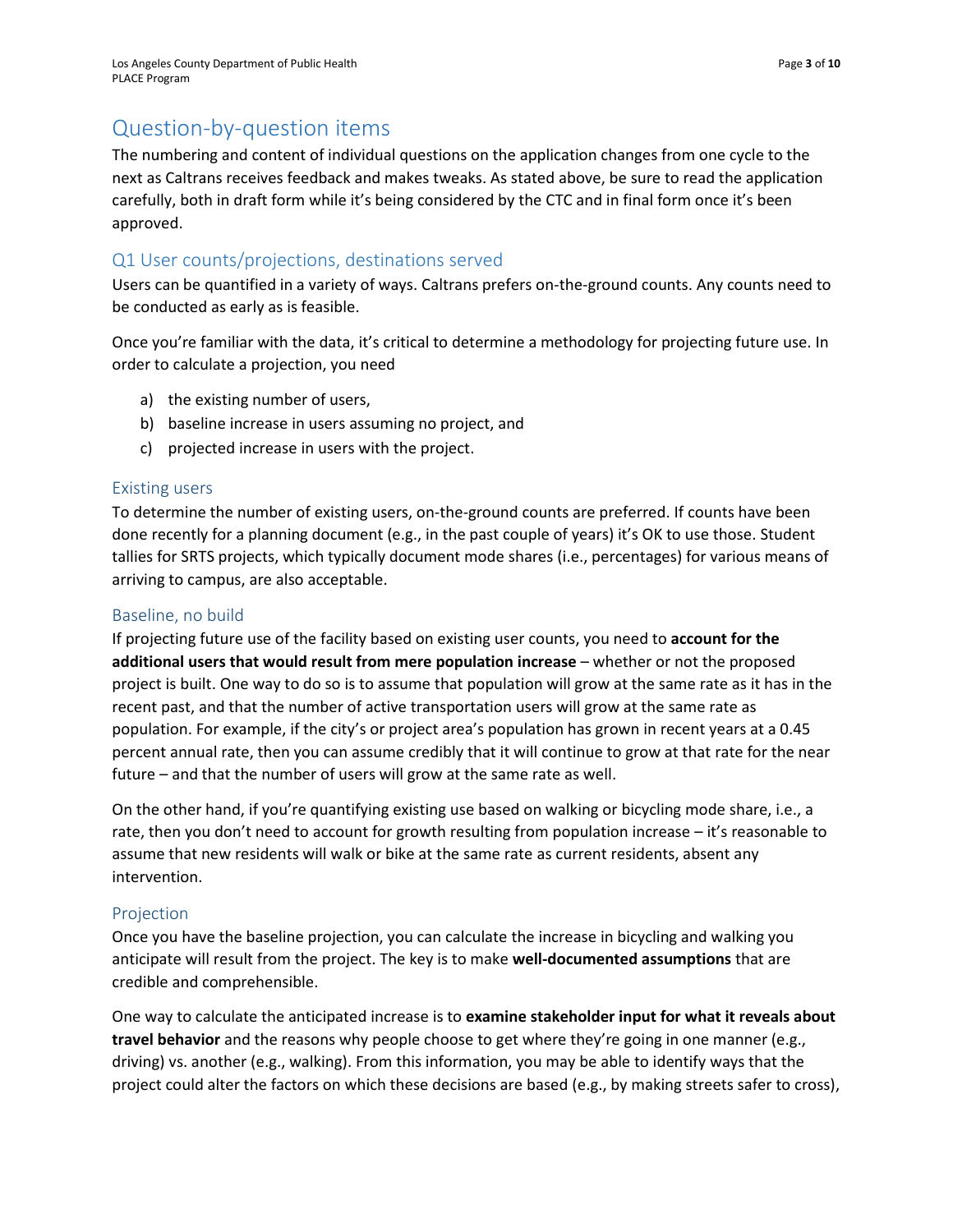and estimate how many people might enjoy expanded options – and subsequently make use of them – as a result.

For example, for the Cudahy ATP 2015 application, we knew that there was a 13 percentage-point gap between the proportion of kids living within one-half mile (i.e., walking distance) and those actually walking to school. We assumed that any increase in walking would come from this 13 percent subset of the student population who could easily walk but didn't.

To determine how big that increase would be, we assumed that the project, by making improvements to intersections and crossings, would address the concerns of parents who may have wanted their kids to be able to walk to school, but were concerned about their kids' ability to safely cross the street and decided to drive them instead. We knew from a parent survey that 27 percent of parents said the safety of intersections and crosswalks factored into whether they would let their children walk or bike to school. Thus, we assumed 27 percent of this subset of students who lived within walking distance (but were not currently walking) would shift to walking once the project was implemented.

Another method would be to **examine pre/post evaluations of comparable projects** to see how much bicycling and walking increased after a given project was implemented. For example, if you intend to install bicycle lanes on a street, try to find a before-and-after study from a community where bicycle lanes were added to a street with similar characteristics to yours and identify how the number of bicyclists changed post-implementation.

As appropriate, take into account population growth (as described above) into the future projections.

Note that in Cycle 2, the application asked applicants to separate the projection by type of user (bike vs. ped). Be sure to identify elements of the project that apply specifically to each mode and consider the effects they will have on future levels of biking and walking separately.

# Q2 Collision history and safety countermeasures

The collision history for the project area should be downloaded and analyzed relatively early in the timeline. UC Berkeley's Transportation Injury Mapping System, or TIMS (tims.berkeley.edu), is a commonly used source that uses interactive maps to display crash data, school locations, bikeways, and other community characteristics. But to do deeper analysis, you need to get data directly from the California Highway Patrol's Statewide Integrated Traffic Records System (SWITRS) – the source from which TIMS pulls its collision data. In fact, the application in Cycle 2 required the applicant to analyze the most recent 5 years of data.

The most important things to note when analyzing collision data are

- Victim type: pedestrian, cyclist
- Severity / fatality: projects generally are likely to score higher if there have been fatalities or severe injuries
- Primary collision factor: helps you understand what caused the crash, and then subsequently whether your intervention will address the crash
- Trends: are there crashes happening in the same locations? Same crash types or actions? This could help justify your project.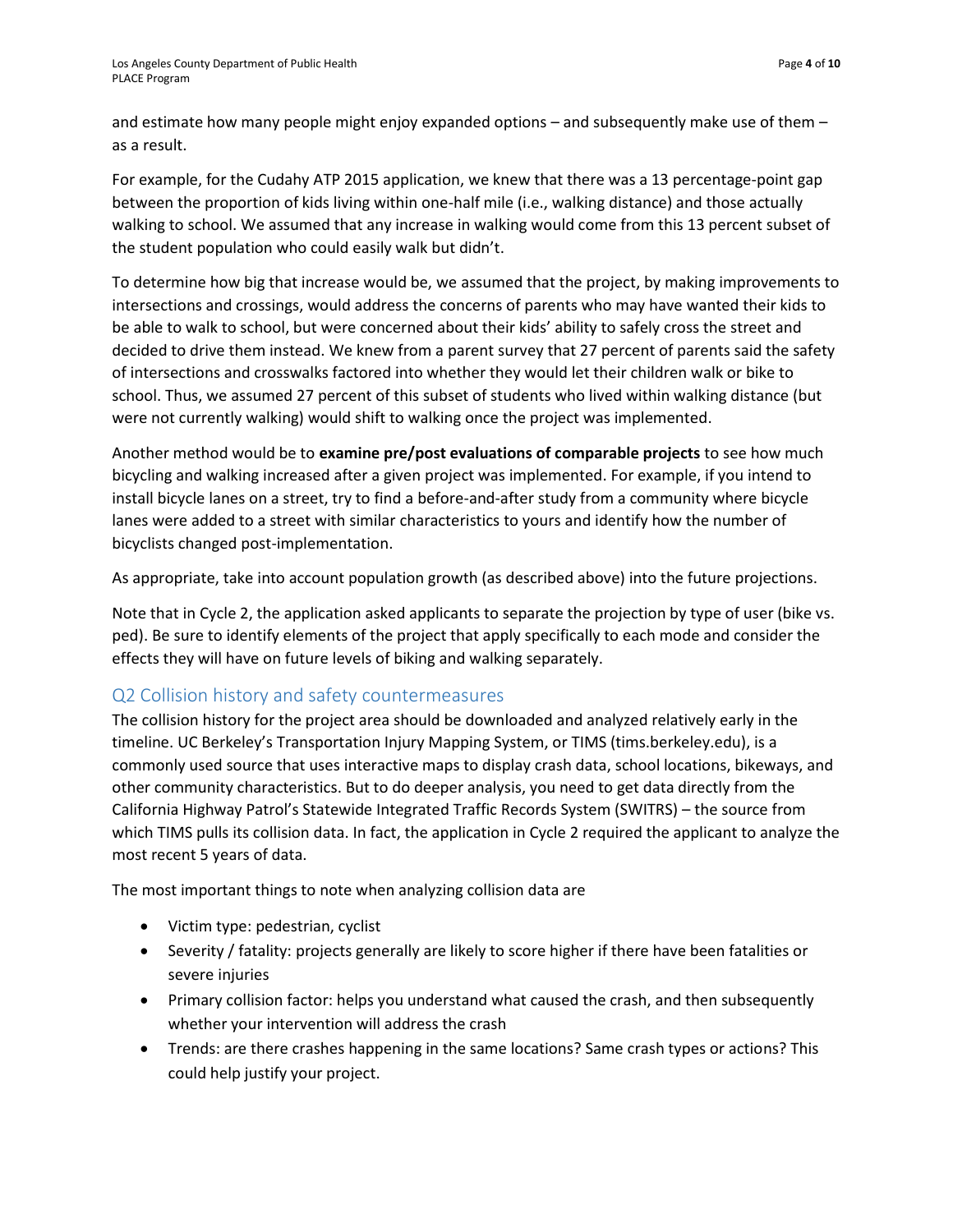#### SWITRS Data

SWITRS has three different files for each jurisdiction: **collision, party and victim**. All collisions have a unique ID. All the parties in a collision have their own separate record in the party file, but parties in the same collision will be identified by the same crash ID. Within each party, there are sometimes multiple victims, who are identified both by the crash ID and the party ID within that crash. Some parties may have no injured person(s), in which case there is no victim record for the party.

**Collision** can give you the location, date, time, crash type, primary collision factor, and vehicle code section violated, among other important characteristics pertaining to the crash.

**Party** can give you the movement of each vehicle, bicycle or pedestrian prior to the crash, which can illuminate the precise circumstances of the crash and indicate who committed the violation that led to the crash. It also has information for the vehicle (type, make, and model).

**Victim** can give you the age and sex of each person injured, as well as the injury severity.

The **SWITRS Code Book** can help you decipher these various data fields and values [\(http://tims.berkeley.edu/help/files/SWITRS\\_codebook.doc\)](http://tims.berkeley.edu/help/files/SWITRS_codebook.doc).

It is important to both map the data and conduct an analysis. Mapping can help show how collisions are clustered around certain intersections or roadway segments and illustrate the need for improvements in a particular area. Analysis should go beyond the mere locations of crashes to illuminate how crashes are occurring. In particular, **the code violation, party at fault, and movements of the respective vehicles are critical pieces of information** that help to give a complete picture of what happened and what types of interventions are appropriate to prevent or reduce future crashes. Make sure to look up the precise language of each code section given in the data (at the [Department of Motor Vehicles site\)](https://www.dmv.ca.gov/portal/dmv/detail/pubs/vctop/vc/vc) to understand exactly what violation was committed and by whom.

The following screenshots help to illustrate the relationship between the Collision, Party and Victim files.

| x<br><b>RE</b>        | 'n<br>'n<br>INSERT<br>HOME                                              | PAGE LAYOUT<br>FORMALAS                | $ \beta$ $\times$<br>Cudahy SWITRS 10 to 14 - Excel<br>2(3)<br>Nall Huffman - O<br>DATA<br>REVIEW<br>QuickHelp |                    |                                                                                  |                                         |             |                                              |                       |      |                          |  |
|-----------------------|-------------------------------------------------------------------------|----------------------------------------|----------------------------------------------------------------------------------------------------------------|--------------------|----------------------------------------------------------------------------------|-----------------------------------------|-------------|----------------------------------------------|-----------------------|------|--------------------------|--|
| ı.                    | 圓                                                                       | M<br>P<br>vil Ruler<br>(c) Formula Bar | A<br>в<br>lo                                                                                                   | W                  | CC View Side by Side<br>$\Box$ Split<br><b>[B]</b> Synchronous Scrolling<br>Hide | ÷                                       |             |                                              |                       |      |                          |  |
|                       | Normal Page Break Page Custom<br>Preview Layout Views<br>Workbook Views | Gridlines V Headings<br>Shaw           | Zoom 100% Zoom to<br>Zoom                                                                                      | New Arrange Freeze | Selection Window All Panes - Unhide Bill Reset Window Position<br>Window         | Switch<br>Macros<br>Windows -<br>Macros |             |                                              |                       |      |                          |  |
| C <sub>21</sub>       |                                                                         | 20140409                               |                                                                                                                |                    |                                                                                  |                                         |             |                                              |                       |      |                          |  |
|                       | A                                                                       | B                                      | C                                                                                                              | D                  | E                                                                                | F                                       | G           | н                                            |                       |      |                          |  |
|                       | <b>CASE ID</b>                                                          | <b>ACCIDENT YEAR</b>                   |                                                                                                                |                    | PROC DATE JURIS COLLISION DATE                                                   |                                         |             | COLLISION TIME OFFICER ID REPORTING DISTRICT | DAY OF WEEK CHP SHIFT |      | POF                      |  |
| $\overline{2}$        | 5189631                                                                 | 2011                                   | 20110812 1900                                                                                                  |                    | 20110627                                                                         | 245                                     | 487839      | 262                                          | 1                     |      | 5                        |  |
| 3                     | 4752712                                                                 | 2011                                   | 20120421 1900                                                                                                  |                    | 20110312                                                                         | 2305                                    | 506210      | 262                                          | 6                     |      | $\overline{5}$           |  |
| 4                     | 4753540                                                                 | 2011                                   | 20120530 1900                                                                                                  |                    | 20110404                                                                         | 720                                     | 273531      | 261                                          | 1                     |      | 5                        |  |
| 5                     | 4608821                                                                 | 2010                                   | 20110103 1945                                                                                                  |                    | 20100216                                                                         | 1405                                    | 446         | 105                                          | $\overline{2}$        |      | 5                        |  |
| 6                     | 4667298                                                                 | 2010                                   | 20110315                                                                                                       | 1900               | 20100412                                                                         | 730                                     | 378         | 107                                          | 1                     |      | 5                        |  |
|                       | 5011612                                                                 | 2010                                   | 20111210                                                                                                       | 1900               | 20101207                                                                         | 730                                     | 404521      | 262                                          | $\overline{2}$        |      | 5                        |  |
| 8                     | 5121235                                                                 | 2011                                   | 20120319                                                                                                       | 1900               | 20110104                                                                         | 610                                     | 487846      | 263                                          | $\overline{2}$        |      | 5                        |  |
| q                     | 5120241                                                                 | 2011                                   | 20120501 1900                                                                                                  |                    | 20110302                                                                         | 2130                                    | 507965      | 262                                          | 3                     |      | 5                        |  |
|                       | 10 5180879                                                              | 2011                                   | 20120510                                                                                                       | 1900               | 20110415                                                                         | 2105                                    | 520773      | 262                                          | 5                     |      | 5                        |  |
|                       | 11 5155033                                                              | 2011                                   | 20120525                                                                                                       | 1900               | 20110427                                                                         | 710                                     | 485017      | 262                                          | 3                     |      | 5                        |  |
| $12 \overline{ }$     | 5330310                                                                 | 2011                                   | 20121219                                                                                                       | 1900               | 20110915                                                                         | 855                                     | 482517      | 262                                          | 4                     |      | 5                        |  |
| 13                    | 5407375                                                                 | 2011                                   | 20121228                                                                                                       | 1900               | 20111006                                                                         | 740                                     | 466792      | 263                                          | 4                     |      | 5                        |  |
|                       | 14 5383647                                                              | 2011                                   | 20130107                                                                                                       | 1900               | 20111029                                                                         | 1805                                    | 501581      |                                              | 6                     |      | 5                        |  |
| 15                    | 5742481                                                                 | 2012                                   | 20131023 1900                                                                                                  |                    | 20120716                                                                         | 1530                                    | 424369      | 261                                          | $\mathbf{1}$          |      | 5                        |  |
| 16                    | 5835986                                                                 | 2012                                   | 20131207                                                                                                       | 1900               | 20120917                                                                         | 1605                                    | 481719      | 263                                          | $\mathbf{1}$          |      | 5                        |  |
| 17                    | 5863158                                                                 | 2012                                   | 20131220                                                                                                       | 1900               | 20121016                                                                         | 750                                     | 424369      | 263                                          | $\overline{2}$        |      | 5                        |  |
|                       | 18 5877214                                                              | 2012                                   | 20140114                                                                                                       | 1900               | 20121106                                                                         | 1900                                    | 521021      | 261                                          | $\overline{2}$        |      | 5                        |  |
| 19                    | 5928744                                                                 | 2012                                   | 20140110                                                                                                       | 1900               | 20121209                                                                         | 1710                                    | 486615      | 262                                          | $\overline{7}$        |      | 5                        |  |
| 20                    | 6099562                                                                 | 2013                                   | 20140414                                                                                                       | 1900               | 20130513                                                                         | 2244                                    | 515184      | 263                                          | $\mathbf{1}$          |      | 5                        |  |
|                       | 21 6215287                                                              | 2013                                   | 20140409                                                                                                       | 1900               | 20130901                                                                         | 1640                                    | 506936      | 262                                          | $\overline{7}$        |      | 5                        |  |
|                       | 22 6511608                                                              | 2013                                   | 20140620                                                                                                       | 1900               | 20131213                                                                         | 1525                                    | 439123      | 263                                          | 5                     |      | 5                        |  |
| $\leftarrow$<br>READY | 10 to 14 (Project Only) (2)                                             | Ped-Bike 10 to 14                      | $\circledR$<br>Sheet6                                                                                          |                    |                                                                                  |                                         | $  \cdot  $ |                                              | 田<br>$\blacksquare$   | 四 -- | $\overline{\phantom{a}}$ |  |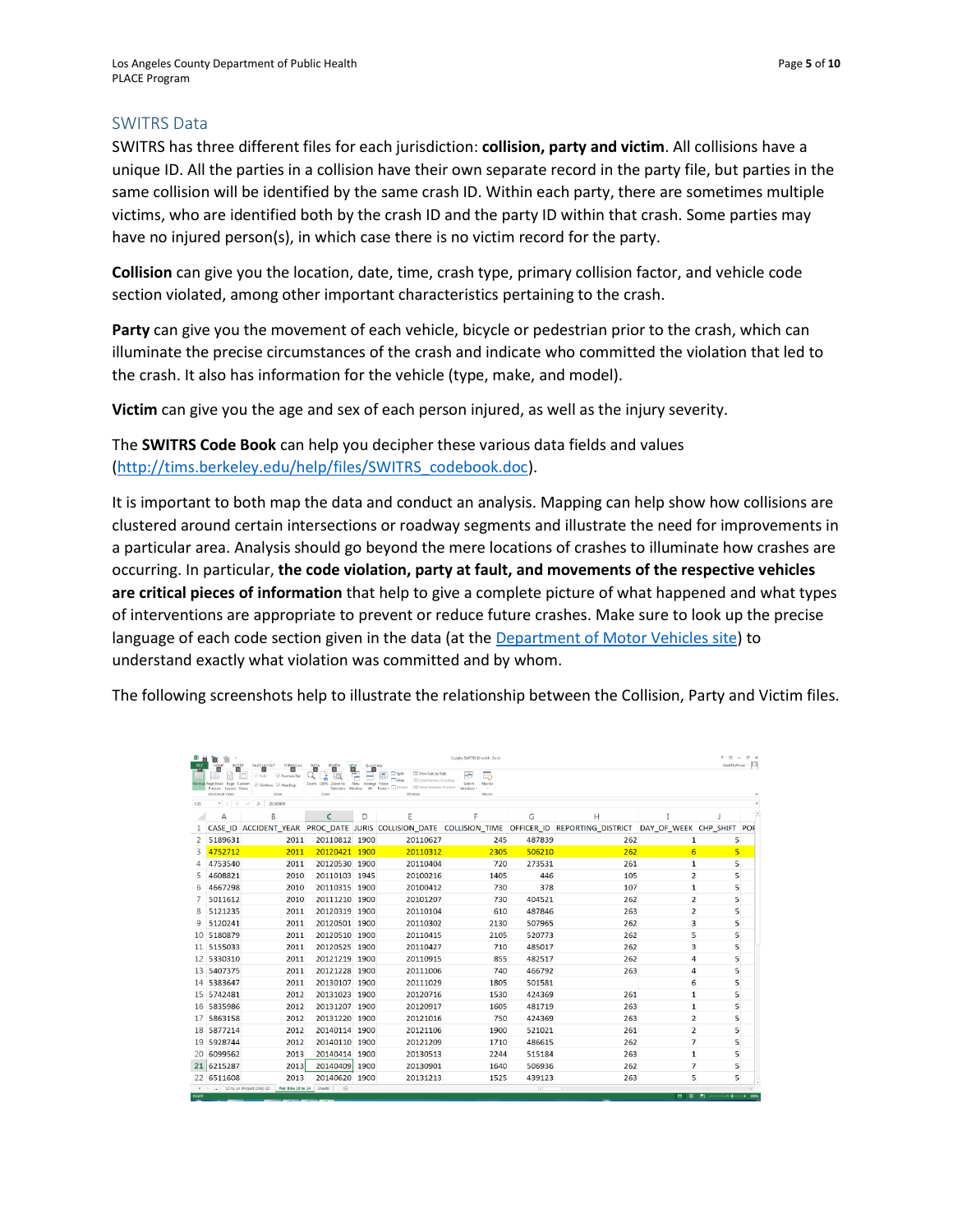| 中国盲目<br>SWITRS Party File - Excel<br>$\begin{array}{c cccccc} \mathsf{HOME} & \mathsf{DMSERT} & \mathsf{PAGE} & \mathsf{LAVOUT} & \mathsf{FORMULAS} & \mathsf{DAIA} \\ \hline \mathsf{EB} & \mathsf{EB} & \mathsf{EB} & \mathsf{EB} & \mathsf{EB} \end{array}$<br><b>FLE</b><br>REVIEW<br>WEW<br>QuickHelp |                                                        |                                                                                                                                                                    |                |                |                                                               |            |                                     |                                                                                                   | $7 \times - 9 \times$<br>Nall Huffman - O                                                   |                          |  |
|------------------------------------------------------------------------------------------------------------------------------------------------------------------------------------------------------------------------------------------------------------------------------------------------------------|--------------------------------------------------------|--------------------------------------------------------------------------------------------------------------------------------------------------------------------|----------------|----------------|---------------------------------------------------------------|------------|-------------------------------------|---------------------------------------------------------------------------------------------------|---------------------------------------------------------------------------------------------|--------------------------|--|
| Paste                                                                                                                                                                                                                                                                                                      | X <sup>th</sup><br>$\Box$ $_{\text{Eq\text{ Copy}}}$ . | $\cdot$ $\left  \mathbf{u} \right $ $\cdot$ $\left  \mathbf{a} \right $ $\mathbf{a}$ $\left  \mathbf{a} \right $ $\mathbf{b}$ $\mathbf{b}$ $\mathbf{c}$<br>Calibri | R<br>Wrap Text | General        |                                                               | Normal     | Bad<br>Good<br>Exploratory<br>Input | 과<br>Noutral<br>Calculation<br>$\boxplus$<br><b>Linked Cell</b><br>Note                           | E AutoSum -<br>外曲<br>×.<br>国 Film<br><b>Figure</b><br>Insert Delete Format<br>Sort & Find & |                          |  |
|                                                                                                                                                                                                                                                                                                            | Format Painter<br>Clipboard<br>$\overline{a}$          | B / 旦 - 田 - ☆ - △ - 三 三 仁 仁 田 Marge & Carter - S - % ,   % # Conditional Format as Check Coll<br>Ford                                                              | Alignment      | $\sim$         | Formatting . Table .<br>Number<br>$\mathcal{L}_{\mathcal{L}}$ |            | Styles                              |                                                                                                   | Clear-<br>$\sim$<br>Filter . Select .<br>Celli<br>Editing                                   |                          |  |
| $\tau$ : $\times$ $\check{f}$ 4752679<br>AS96                                                                                                                                                                                                                                                              |                                                        |                                                                                                                                                                    |                |                |                                                               |            |                                     |                                                                                                   |                                                                                             |                          |  |
|                                                                                                                                                                                                                                                                                                            | $\mathbf{A}$                                           | B                                                                                                                                                                  | C              | D              | E                                                             | F          | G                                   | н                                                                                                 |                                                                                             |                          |  |
|                                                                                                                                                                                                                                                                                                            |                                                        |                                                                                                                                                                    |                |                |                                                               |            |                                     | 1 CASE_ID PARTY_NUMBER PARTY_TYPE AT_FAULT PARTY_SEX PARTY_AGE PARTY_SOBRIETY PARTY_DRUG_PHYSICAL | DIR OF TRAVEL PARTY SAFET                                                                   |                          |  |
|                                                                                                                                                                                                                                                                                                            | 596 4752679                                            | $\overline{2}$                                                                                                                                                     |                | 1 N            | M                                                             | 20 A       |                                     |                                                                                                   | S                                                                                           | P                        |  |
|                                                                                                                                                                                                                                                                                                            | 597 4752704                                            | 1                                                                                                                                                                  |                | 1 <sub>N</sub> | M                                                             | 20 A       |                                     |                                                                                                   | S                                                                                           | M                        |  |
|                                                                                                                                                                                                                                                                                                            | 598 4752704                                            | 2                                                                                                                                                                  |                | 1 <sup>Y</sup> | F                                                             | 33 A       |                                     |                                                                                                   | S                                                                                           | А                        |  |
|                                                                                                                                                                                                                                                                                                            | 599 4752712                                            |                                                                                                                                                                    |                | 1Y             | M                                                             | 24A        |                                     |                                                                                                   | N                                                                                           | M                        |  |
|                                                                                                                                                                                                                                                                                                            | 600 4752712                                            |                                                                                                                                                                    |                | 2N             | M                                                             | 24A        |                                     |                                                                                                   | N                                                                                           |                          |  |
|                                                                                                                                                                                                                                                                                                            | 601 4752712                                            | 3                                                                                                                                                                  |                | 2N             | F                                                             | 23A        |                                     |                                                                                                   | N                                                                                           | ٠                        |  |
|                                                                                                                                                                                                                                                                                                            | 602 4752720                                            | 1                                                                                                                                                                  |                | 1 Y            | F                                                             | 998 G      |                                     | G                                                                                                 | N                                                                                           | B                        |  |
|                                                                                                                                                                                                                                                                                                            | 603 4752720                                            | $\overline{2}$                                                                                                                                                     |                | 3 N            |                                                               | 998 H      |                                     | н                                                                                                 | W                                                                                           | ۰                        |  |
|                                                                                                                                                                                                                                                                                                            | 604 4753540                                            | $\mathbf{1}$                                                                                                                                                       |                | 1 Y            | $\overline{\phantom{a}}$                                      | 998 G      |                                     | G                                                                                                 | E                                                                                           | B                        |  |
|                                                                                                                                                                                                                                                                                                            | 605 4753540                                            | 2                                                                                                                                                                  |                | 2N             | F                                                             | 33 A       |                                     |                                                                                                   | S                                                                                           | $\overline{\phantom{a}}$ |  |
|                                                                                                                                                                                                                                                                                                            | 606 4753540                                            | 3                                                                                                                                                                  |                | 2N             | M                                                             | <b>7</b> A |                                     |                                                                                                   | s                                                                                           | ×.                       |  |
|                                                                                                                                                                                                                                                                                                            | 607 4756564                                            | 1                                                                                                                                                                  |                | 1Y             | M                                                             | 22A        |                                     |                                                                                                   | N                                                                                           | M                        |  |
|                                                                                                                                                                                                                                                                                                            | 608 4756564                                            | 2                                                                                                                                                                  |                | 1 N            | F                                                             | 55 A       |                                     |                                                                                                   | S                                                                                           | M                        |  |
|                                                                                                                                                                                                                                                                                                            | 609 475 6639                                           | 1                                                                                                                                                                  |                | 1 Y            | М                                                             | 38 A       |                                     |                                                                                                   | S                                                                                           | M                        |  |
|                                                                                                                                                                                                                                                                                                            | 610 4756639                                            | $\overline{2}$                                                                                                                                                     |                | 1 N            | M                                                             | 46 A       |                                     |                                                                                                   | E                                                                                           | M                        |  |
|                                                                                                                                                                                                                                                                                                            | 611 4776259                                            | 1                                                                                                                                                                  |                | 1 <sup>Y</sup> | M                                                             | 20B        |                                     |                                                                                                   | S                                                                                           |                          |  |
|                                                                                                                                                                                                                                                                                                            | 612 4776259                                            | $\overline{2}$                                                                                                                                                     |                | 1 N            | M                                                             | 48 A       |                                     |                                                                                                   | N                                                                                           |                          |  |
|                                                                                                                                                                                                                                                                                                            | 613 4776283                                            | 1                                                                                                                                                                  |                | 1Y             | F                                                             | 30B        |                                     |                                                                                                   | W                                                                                           |                          |  |
|                                                                                                                                                                                                                                                                                                            | 614 4779616                                            | 1                                                                                                                                                                  |                | 1 Y            | M                                                             | 78 A       |                                     |                                                                                                   | E                                                                                           | M                        |  |
|                                                                                                                                                                                                                                                                                                            | 615 4779616                                            | 2                                                                                                                                                                  |                | 3 N            |                                                               | 998 A      |                                     |                                                                                                   | E                                                                                           | $\overline{\phantom{a}}$ |  |
|                                                                                                                                                                                                                                                                                                            | 616 4779620                                            |                                                                                                                                                                    |                | 1Y             | M                                                             | 18 A       |                                     |                                                                                                   | W                                                                                           | M                        |  |
| $\epsilon \rightarrow$<br><b>READY</b>                                                                                                                                                                                                                                                                     |                                                        | Sheet1 Sheet2 Sheet3 Veh Mrt                                                                                                                                       | $\bigoplus$    |                |                                                               |            | $  -  $                             |                                                                                                   | m                                                                                           | <b>IV</b>                |  |

*SWITRS Collision data with one collision record (identified by CASE\_ID) highlighted.*

*SWITRS Party data with multiple parties (identified by PARTY\_NUMBER) from same collision highlighted. Note common Case ID corresponding to record from Collision data.*

| <b>RE</b>                                          | 車 目 ち・で・・<br>$ \beta$ $\times$<br>$-783$<br>SWITRS Victim (demo) - Excel<br>Nall Huffman - ICI<br>HOME<br>INSERT<br>PAGE LAYOUT<br>FORMALAS<br>REVIEW<br>QuickHelp<br>DATA<br>VIEW |                                                                                                                                                 |                                    |                                              |                                                     |                                                      |                                                                                                                                          |                                                                                       |  |  |
|----------------------------------------------------|------------------------------------------------------------------------------------------------------------------------------------------------------------------------------------|-------------------------------------------------------------------------------------------------------------------------------------------------|------------------------------------|----------------------------------------------|-----------------------------------------------------|------------------------------------------------------|------------------------------------------------------------------------------------------------------------------------------------------|---------------------------------------------------------------------------------------|--|--|
| Paste                                              | <b>D</b> Be Copy<br>Format Painter<br>Clipboard                                                                                                                                    | $\cdot$ 11 $\cdot$ A A<br>B I U - ① - △ - 三 = 在 - 日 - A - 三 = 三 左 - 三 日 Marge & Center - S - % , ' % 2 Conditional Format as Check Coll<br>Ford | Wrap Text<br>$\equiv$<br>Alignment | General<br>$\overline{\mathbf{a}}$<br>Number | Formatting . Table .<br>$\mathcal{C}_{\mathcal{A}}$ | Bad<br>Good<br>Normal<br>Exploratory Input<br>Styles | ÷<br>Noutral<br>Calculation<br><b>But</b><br>Insert Delete Format<br><b>Linked Cell</b><br>Note<br>$\frac{1}{2}$<br><b>1999</b><br>Celli | E AutoSum ·<br>97 M<br>Φm-<br>Sort & Find &<br>Clear+<br>Filter . Select .<br>Editing |  |  |
| $-1$ $\times$ $\times$ $6$ 1<br>8295               |                                                                                                                                                                                    |                                                                                                                                                 |                                    |                                              |                                                     |                                                      |                                                                                                                                          |                                                                                       |  |  |
|                                                    | Α                                                                                                                                                                                  | B                                                                                                                                               | C                                  | D                                            | Ε                                                   | F                                                    | G                                                                                                                                        | н                                                                                     |  |  |
|                                                    |                                                                                                                                                                                    |                                                                                                                                                 |                                    |                                              |                                                     |                                                      | 1 CASE_ID PARTY_NUMBER VICTIM_ROLE VICTIM_SEX VICTIM_AGE VICTIM_DEGREE_OF_INJURY VICTIM_SEATING_POSITION VICTIM_SAFETY_EQUIP             |                                                                                       |  |  |
|                                                    | 284 4752647                                                                                                                                                                        | $\overline{2}$                                                                                                                                  | 2F                                 |                                              | 28                                                  | 0                                                    |                                                                                                                                          | 3M                                                                                    |  |  |
|                                                    | 285 4752679                                                                                                                                                                        | 1                                                                                                                                               | 2F                                 |                                              | 5                                                   | 3                                                    |                                                                                                                                          | 4 M                                                                                   |  |  |
|                                                    | 286 4752679                                                                                                                                                                        | 1                                                                                                                                               |                                    | 2M                                           | $\overline{2}$                                      | 0                                                    |                                                                                                                                          | 5 M                                                                                   |  |  |
|                                                    | 287 4752679                                                                                                                                                                        | 1                                                                                                                                               | 2F                                 |                                              | 23                                                  | 0                                                    |                                                                                                                                          | 3M                                                                                    |  |  |
|                                                    | 288 4752679                                                                                                                                                                        | 2                                                                                                                                               |                                    | 1 <sub>M</sub>                               | 20                                                  | 4                                                    |                                                                                                                                          | 1P                                                                                    |  |  |
|                                                    | 289 4752712                                                                                                                                                                        | $\overline{2}$                                                                                                                                  |                                    | 3M                                           | 24                                                  | 4                                                    |                                                                                                                                          | 0P                                                                                    |  |  |
|                                                    | 290 4752712                                                                                                                                                                        | 3                                                                                                                                               | 3F                                 |                                              | 22                                                  |                                                      |                                                                                                                                          | 0P                                                                                    |  |  |
|                                                    | 291 4753540                                                                                                                                                                        | $\overline{2}$                                                                                                                                  | 3F                                 |                                              | 33                                                  | 4                                                    |                                                                                                                                          | O <sub>P</sub>                                                                        |  |  |
|                                                    | 292 4753540                                                                                                                                                                        | 3                                                                                                                                               |                                    | 3M                                           | $\overline{7}$                                      | Δ                                                    |                                                                                                                                          | 0P                                                                                    |  |  |
|                                                    | 293 4756639                                                                                                                                                                        | 1                                                                                                                                               | $1 -$                              |                                              | 38                                                  | 3                                                    |                                                                                                                                          | 1 <sub>M</sub>                                                                        |  |  |
|                                                    | 294 4776259                                                                                                                                                                        | 1                                                                                                                                               |                                    | 2M                                           | 19                                                  | $\Omega$                                             |                                                                                                                                          | 6 G                                                                                   |  |  |
|                                                    | 295 4776259                                                                                                                                                                        | 1                                                                                                                                               | 2F                                 |                                              | 18                                                  | 0                                                    |                                                                                                                                          | 5 G                                                                                   |  |  |
|                                                    | 296 4776283                                                                                                                                                                        | $\mathbf{1}$                                                                                                                                    | 1 F                                |                                              | 30                                                  | 3                                                    |                                                                                                                                          | 1 <sub>l</sub>                                                                        |  |  |
|                                                    | 297 4779620                                                                                                                                                                        | 3                                                                                                                                               | 2F                                 |                                              | 25                                                  | 0                                                    |                                                                                                                                          | 4 G                                                                                   |  |  |
|                                                    | 298 4780877                                                                                                                                                                        | 2                                                                                                                                               | 2F                                 |                                              | 19                                                  | $\mathbf 0$                                          |                                                                                                                                          | $2 -$                                                                                 |  |  |
|                                                    | 299 4783826                                                                                                                                                                        | 3                                                                                                                                               |                                    | 1 M                                          | 37                                                  | Δ                                                    |                                                                                                                                          | 1 <sub>L</sub>                                                                        |  |  |
|                                                    | 300 4783826                                                                                                                                                                        | 3                                                                                                                                               |                                    | 2M                                           | 38                                                  | O                                                    |                                                                                                                                          | 3L                                                                                    |  |  |
|                                                    | 301 4787854                                                                                                                                                                        | 1                                                                                                                                               |                                    | 1 M                                          | 19                                                  |                                                      |                                                                                                                                          | 1 <sub>G</sub>                                                                        |  |  |
|                                                    | 302 4832310                                                                                                                                                                        | 1                                                                                                                                               | $1 -$                              |                                              | 50                                                  |                                                      |                                                                                                                                          | 1 <sub>M</sub>                                                                        |  |  |
|                                                    | 303 4832310                                                                                                                                                                        | 2                                                                                                                                               | $1 -$                              |                                              | 34                                                  |                                                      |                                                                                                                                          | 1 M                                                                                   |  |  |
|                                                    | 304 4863773                                                                                                                                                                        | 1                                                                                                                                               |                                    | 2M                                           | 11                                                  | 3                                                    |                                                                                                                                          | 4 M                                                                                   |  |  |
| $\langle \cdot \cdot \cdot \cdot \rangle$<br>READY | Sheet1                                                                                                                                                                             | $\circledR$                                                                                                                                     |                                    |                                              |                                                     | $\left\vert \cdot\right\vert$                        |                                                                                                                                          |                                                                                       |  |  |



#### Countermeasures and crash reduction

Once you've identified the locations and types of crashes, show in your narrative text how they relate to the countermeasures being proposed. Consider using research, such as PEDSAFE/BIKESAFE website material [\(http://pedbikesafe.org/\)](http://pedbikesafe.org/), as support for the crash reduction effects you claim for each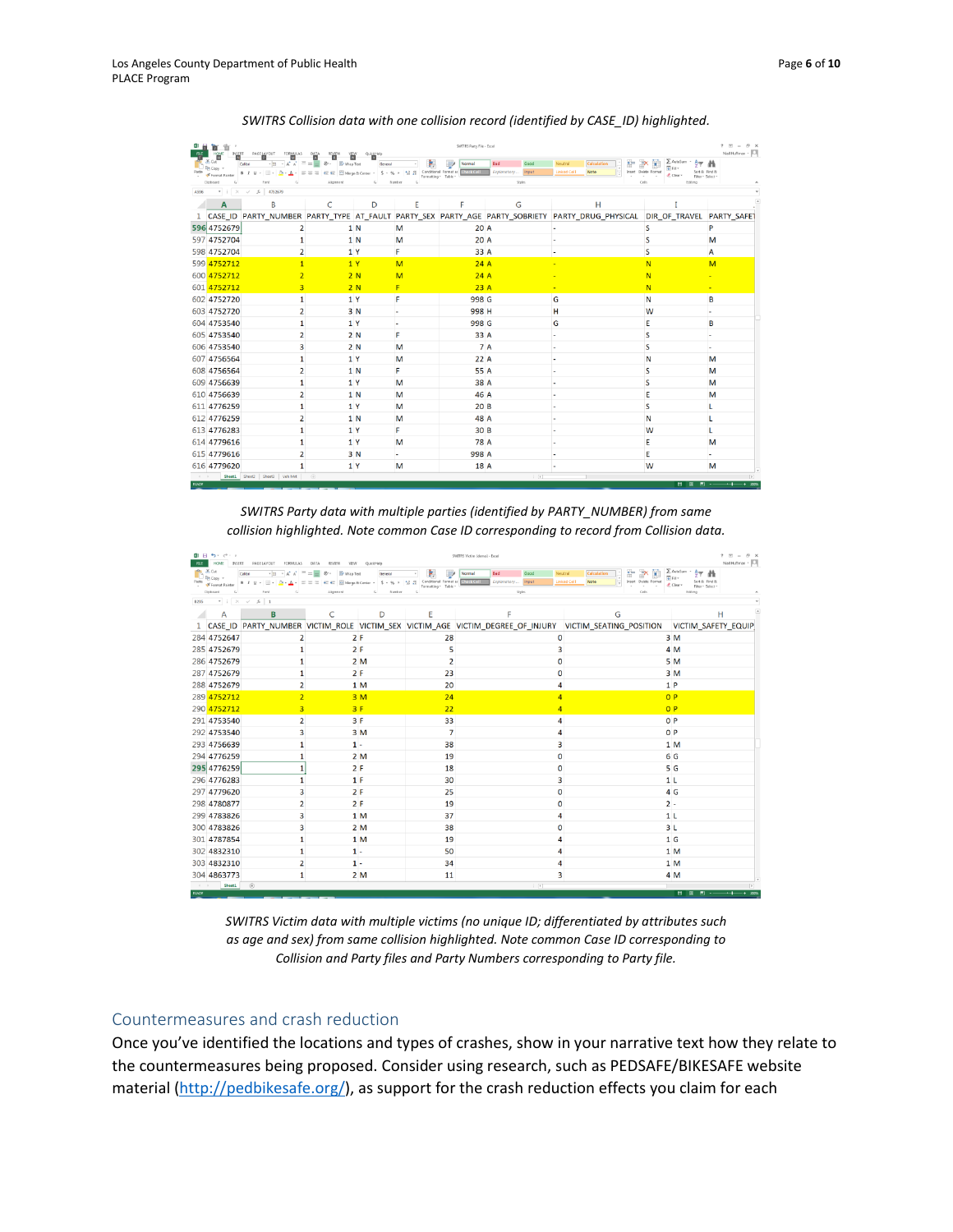countermeasure, and highlight connections between those crash reduction effects and the types of collisions your analysis shows to be occurring. It is critical to demonstrate that the **crash history shows a safety problem**, and that your **proposed interventions address that safety problem**.

At this time, it does not appear that Caltrans wants extensive quantification of crash reduction effects, but they do want some evidence that you have considered the collision history and safety issues in the planning and design of the project.

# Q3 Public participation

The goal of this question is to ensure that the project was selected and vetted by the community, and represents a high priority project. In addition, the question asks the applicant to demonstrate that the outreach process is representative of the community itself and engaged a wide variety of stakeholders.

Hopefully the project you have selected is the result of a robust and extensive community engagement process. If so, this section requires documentation (explained further below) of your planning process (bicycle, pedestrian, active transportation and/or safe routes to school plan). If the project was not identified through this type of process, you should consider conducting community outreach during the application window to demonstrate and confirm that the project is a high priority.

Quick outreach ideas could include hosting a town hall meeting, distributing surveys to parents at impacted schools, tabling at local festivals or farmers markets, collaborating with a local communitybased organization, presentations at faith-based institutions, etc.

Be comprehensive when describing the full range of outreach and participatory activities that led to the project, including a mention to every meeting and every type of outreach that was included. Include details such as whether the meetings were public transit accessible, time the meeting was held, whether children were welcome/child care provided, translation/interpretation services, etc. It's OK to summarize and put most of the details in attachments, but include at least these key points in the text.

Connect the comments received during the outreach to the actual interventions or programs proposed. Mention safety concerns at specific locations, as well as general, area-wide concerns addressed by the project. Back up with meeting notes, comment forms, etc. in the attachments as appropriate.

# Q4 Public health

Research and resources about the connection between active transportation and public health are growing and changing; therefore, guidance from the State may change with each application cycle. At this time, one of the key aspects of a strong application is providing appropriate local, state and national data that demonstrates primary health concerns that could be improved with your project. Refer to DPH's compilation of health data sources here:

[http://publichealth.lacounty.gov/place/PLACE\\_Data\\_Sources.htm](http://publichealth.lacounty.gov/place/PLACE_Data_Sources.htm)

Typically, active transportation projects can have an impact on safety, air quality, and physical activity, all of which affect chronic disease. It is important to provide evidence for your assumptions. For example, if you assert that your project will increase physical activity, it will be important to provide academic research as evidence that shows a link between your project type and increased physical activity. We encourage you to discuss these details with your local health department.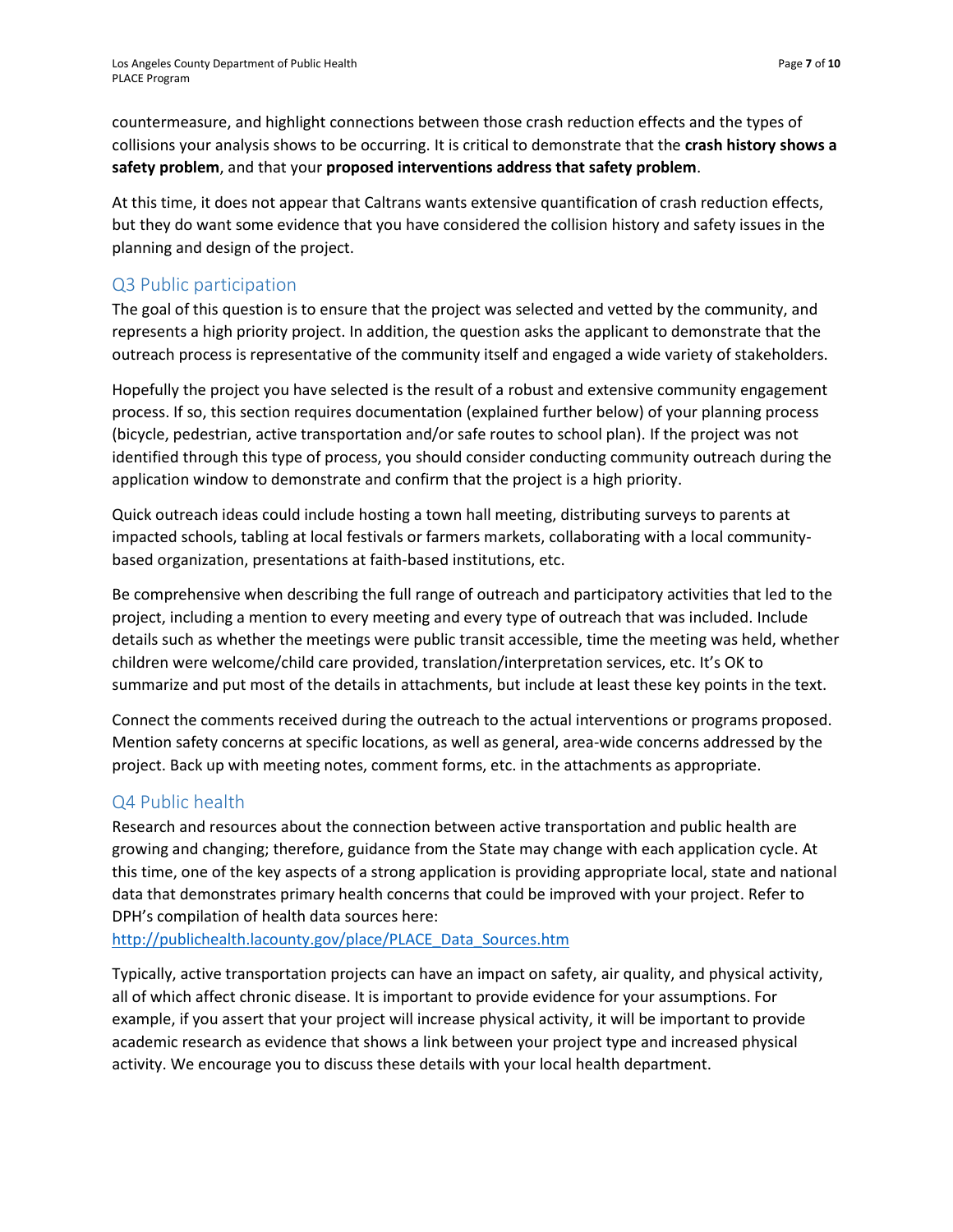Because you'll be citing so many studies, reports and academic articles in this response, it's critical to create a proper citation and bibliographic entry for each source at the time you decide to include it. It may help to assemble this information in a spreadsheet as you compose the response. Use an established citation style such as [Modern Language Association,](https://www.mla.org/) [Chicago Manual of Style,](http://www.chicagomanualofstyle.org/tools_citationguide.html) or American [Psychological Association](http://www.apastyle.org/) – select one and use it consistently throughout the application.

The Los Angeles County Department of Public Health intends to provide a guidance document for ATP applicants on our website at [http://ph.lacounty.gov.](http://ph.lacounty.gov/) We encourage you to review our Cycle 2 [guidance,](http://publichealth.lacounty.gov/chronic/docs/LA%20Co%20DPH%20Guide%20for%20ATP%202015.pdf) which has many helpful data sources and tips for thinking about the health impacts of transportation projects.

#### Q5 Disadvantaged communities

The criteria for defining a disadvantaged community (DAC) were revised for the second cycle, so they may change again in the future. For Cycle 2, three measures were used, only **one** of which had to be met in order to qualify the jurisdiction as a DAC. They were:

- The **CalEnviroScreen score** of the Census tracts in which the project is located [\(http://oehha.ca.gov/ej/ces2.html](http://oehha.ca.gov/ej/ces2.html) -- keep looking for updated versions of the tool)
- The percentage of **students eligible for free or reduced price meals** at the schools served by the project [\(http://www.cde.ca.gov/ds/sh/cw/\)](http://www.cde.ca.gov/ds/sh/cw/)
- The percentage of Census tracts in which the project is located that are below 80% of the **Statewide median household income** (available from the Census Bureau's American Fact Finder. [http://factfinder.census.gov/faces/nav/jsf/pages/index.xhtml\)](http://factfinder.census.gov/faces/nav/jsf/pages/index.xhtml)

As of Cycle 2, you only need to document one; however, showcasing all three may help illustrate just how high a need exists for a project.

For question 5B, if the entire project is within Census tracts that qualified for disadvantaged community status, it is 100%. Projects that spill over into a non-DAC may need to take geographic boundaries into account when preparing their cost estimates.

The next question (5C) asks how the project would have a "direct, meaningful and assured benefit" to members of the DAC, how it would be achieved, and who would receive the benefit.

You can reference previous questions to support 5C, such as the number of students living nearby and using the street to walk/bike to school; the extensive engagement process that occurred, the safety concerns raised by parents, the crash history of the project area, and other aspects of the application that demonstrated the benefits that the project would bring specifically to the disadvantaged population.

A successful application should reiterate all the strongest aspects of the project that address the disadvantaged community's needs.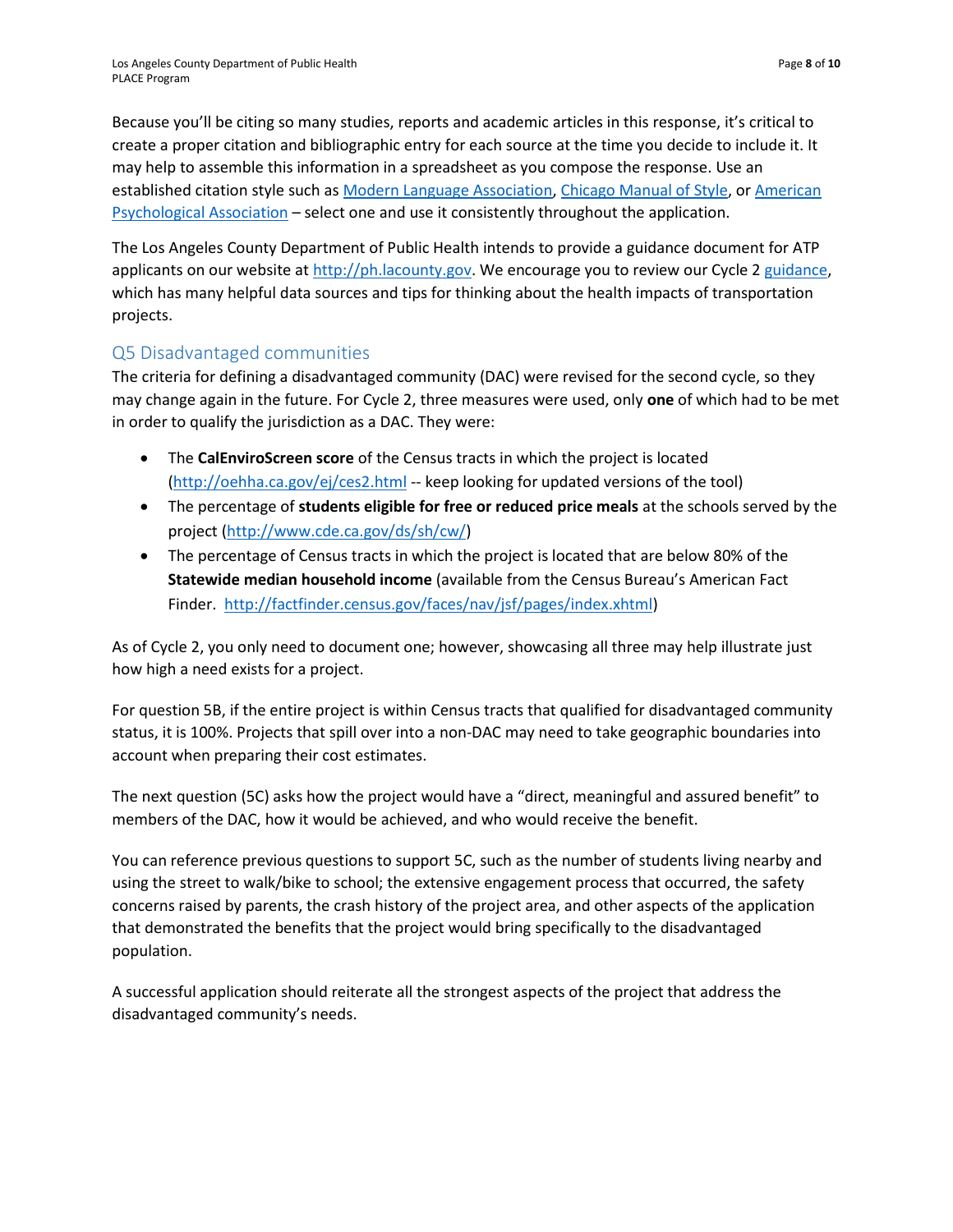# Q6 Cost effectiveness

The key element of this question is the discussion of alternatives (5A). Describe the various options that the jurisdiction considered for achieving the project objectives or addressing stakeholder concerns. For options that were not included in the final project scope, explain why they may be less effective or cost too much to implement compared with the project you ultimately submitted.

For 5B (Benefit/Cost ratio), Caltrans may standardize the ATP benefit/cost analysis similar to other programs such as Highway Safety Improvement Program (HSIP). Be sure to ask Caltrans staff about the status of the tool and participate in any training sessions or webinars offered.

# Q7 Leveraging non-ATP funds

The scoring criteria for local match changed for the second cycle, and are likely to do so again. Again, it is critical to read this question carefully once the final application comes out to know how providing a local match can improve your score. Depending on the financial situation of your local jurisdiction, you will need to evaluate whether it makes sense to do so.

#### Question 8 Use of conservation corps

In order to successfully respond to this question, carefully note the information required to be submitted and reach out to the appropriate individuals as early as possible. Ensure you save the e-mail correspondence and include it in your application.

#### Question 9 Project delivery history

This is available from Caltrans staff. For District 7, the appropriate contact is Dale Benson [dale.benson@dot.ca.gov](mailto:dale.benson@dot.ca.gov)

# Attachments

Caltrans has standardized the required content and formatting of all of the attachments in the ATP application; make sure to review the instructions carefully and provide all of the items that are required for your application and/or needed to provide context to your responses. Include all attachments in your action plan and include a short description of each so that they're easy to identify.

The largest attachment will be Attachment I (or whichever letter Caltrans specifies in future rounds), which is reserved for materials that support the narrative questions. It's crucial, for the sake of clarity, to create a mini-table of contents at the beginning of the attachment that identifies the various items in the order they appear. It's also a good idea to create a separate cover page at the beginning of each subattachment; i.e., for Question 1, Question 2, etc., listing the individual items that pertain to that question.

One of the most time-consuming attachments was the backup materials for Question 4 (public health benefits). The instructions ask that you attach the relevant pages of all sources used to support this response. As noted previously, be sure to cite sources properly using an established style guide. As you compose and edit your response, you're likely to change your mind about which sources to include or